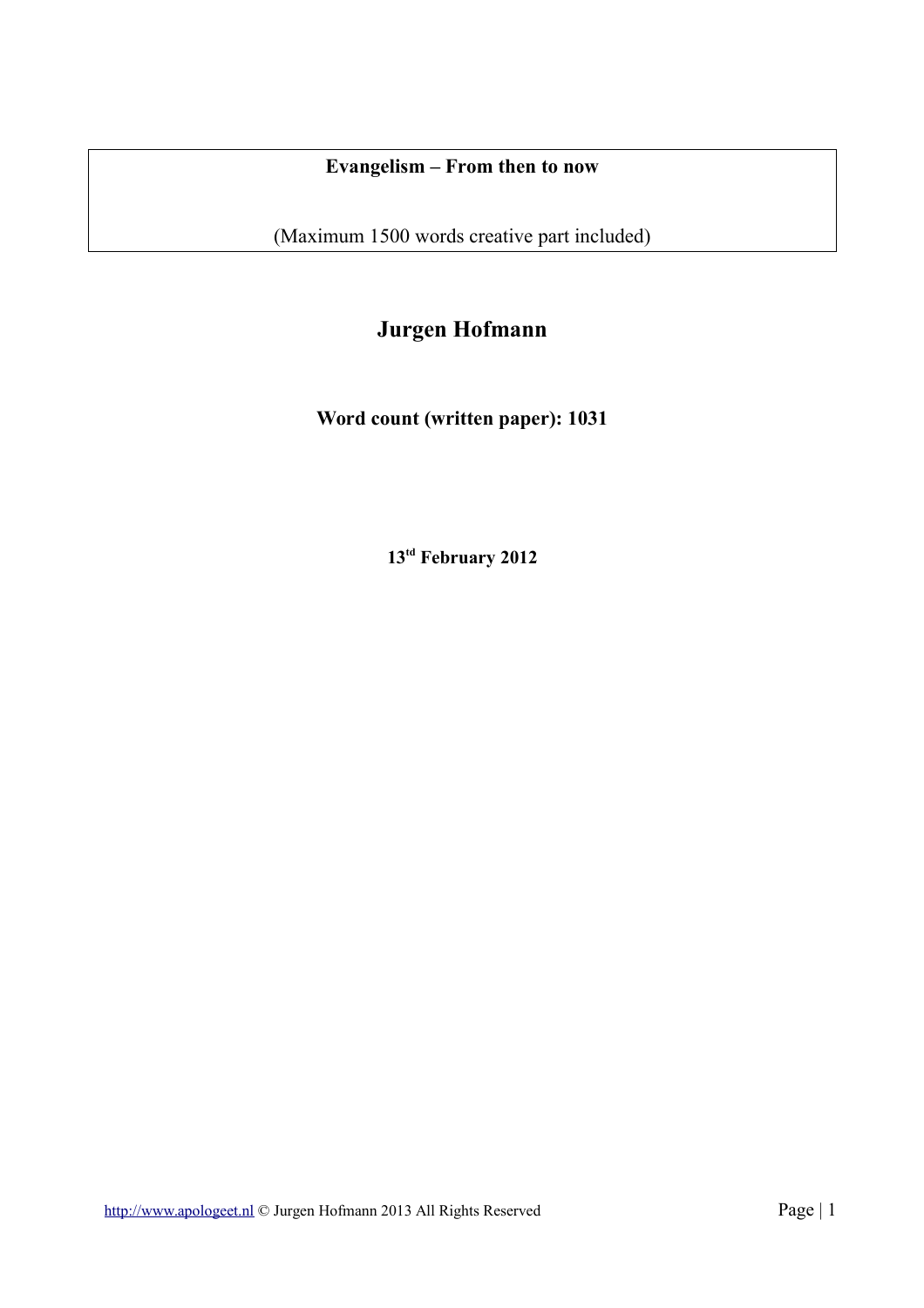#### **Evangelism – From then to now**

### ➢ *Please start the DVD and watch the intro before continuing to read.*

#### **Introduction**

## ➢ *Please watch Chapter 1 of the DVD before continuing to read.*

Evangelism and mission are usually seen as two separate aspects of the Christian faith. The differentiation people make is often the idea that mission has to be done abroad, in a far away country, to reach the un-reached people. With the word 'evangelism' people lean more to the idea that it has to be done in the streets, on the markets and in the slums of the city they live in. As the reader will find out British history shows otherwise. Evangelism and mission go hand in hand.

#### **John Wesley 1703-1791**

## ➢ *Please watch Chapter 2 of the DVD before continuing to read.*

Together with his brother Charles and with George Whitefield, John gathered together in the so called 'Holy Club'. One of the goals was to visit prisoners and help the poor—all of this was done with a strong emphasis on Christian lifestyle. Wesley believed that this was the duty of Christians, but rather than a duty

"giving to the poor is a charisma only in so far as it is a reflection of God's unmerited generosity in Christ, an act of concern for the needy freely willed and cheerfully carried through" (Dunn 1997: 250; cf. 2 Corinthians 4: 1).

The word 'mission' means more than simply converting people to be become Christians—that is to say there is an element of social work (Dictionairy.com 2012). Wesley, who knew how to deal with the temper of the lower classes, recognised the needs, and instead of just preaching he expanded the work to deeds as well. The Church was blind to this great opportunity and had no sympathy nor recognition for Wesley's work (Winchester 1906: 146).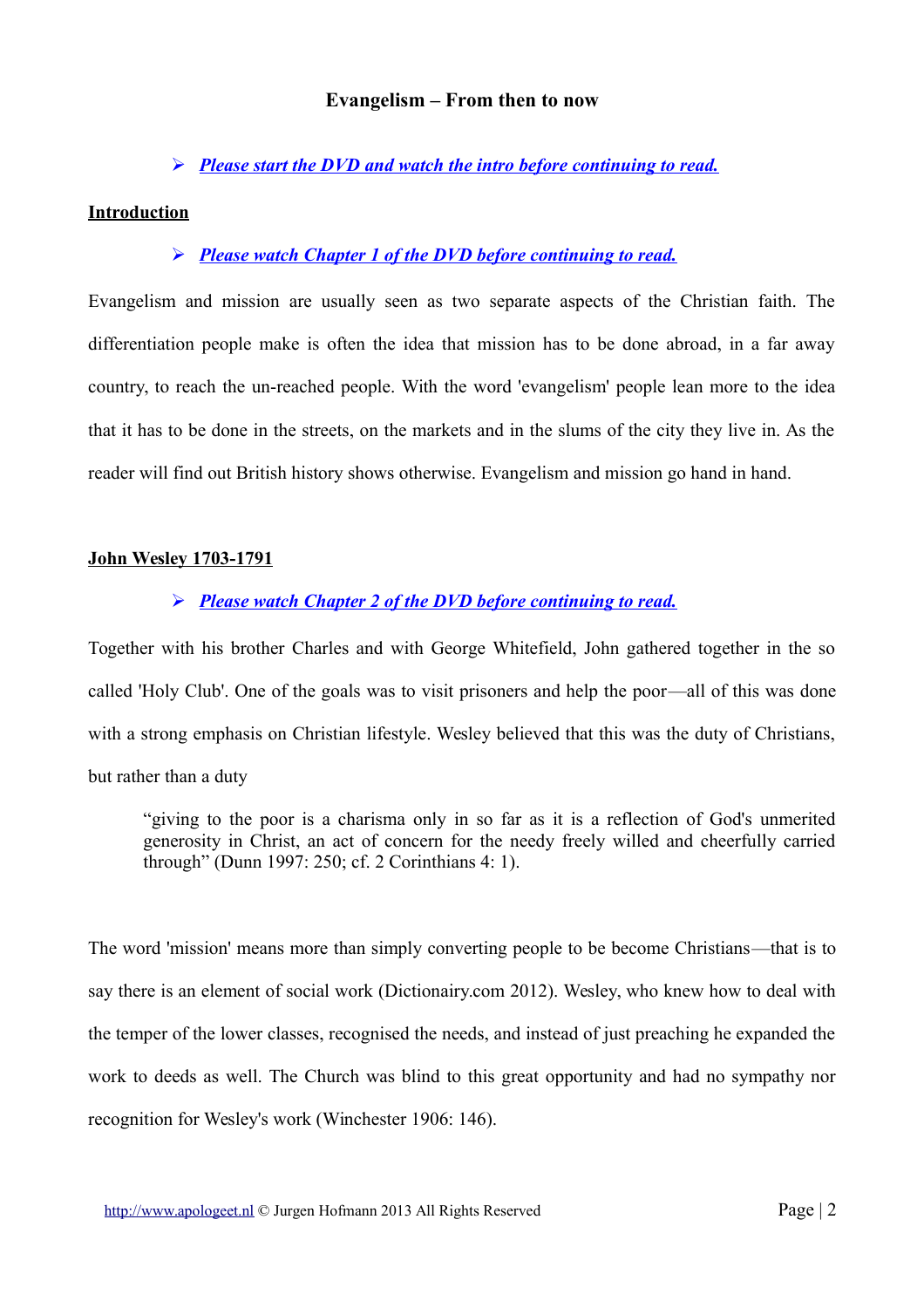### ➢ *Please watch Chapter 3 of the DVD before continuing to read.*

Tomkins (2003: 156) states that John passionately believed that the bible promised a Christian could live (ultimately) without sin. This preaching caused a lot of division and was at the same time not relevant to anybody's life. Around the year 1738 George Whitefield had extraordinary success with his preaching. Many, especially poor, people reacted to his call to conversion. Wesley started to help, but was suspicious of the dramatic style of Whitefield, and the emotional conversions which came forth even out of his own preaching. Wesley soon embraced this new style which, in contrary to Wesley's earlier preaching, was very appealing to the people (Christianitytoday.com 2008). Newbigin (2006: 96) states that one of the basic rules in evangelism is to speak the language of the hearer. Wesley became fully aware of the necessity of the works of the Holy Spirit. Wesley

"clearly believed that the gifts of the Holy Spirit were relevant for the church in any age. He defined them. He described them. He experienced them. He defended them" (Tuttle 2010).

#### **Charles Wesley 1707-1788**

#### ➢ *Please watch Chapter 4 of the DVD before continuing to read.*

Many of the poor people were illiterate and therefore unable to read the Bible. Charles Wesley started to write hymns with lyrics directly drawn from the Bible. Temperley (2010: 7) states that these tunes were to be taught in meetings, preaching services, and other forms of public worship. People even sung them at impromptu meetings in barns or inns. Meistad (2002: 205) notes that these hymns are to be seen as missional and probable spread the ideas of the Wesley's more widely than the preaching did.

#### **Attractional and Incarnational**

From the examples given above, the reader will have noticed that the Wesley's partially moved from the attractional model to a more incarnational model. Instead of trying to get the people into the church building, in order to convert them there, they themselves stepped out and merged among the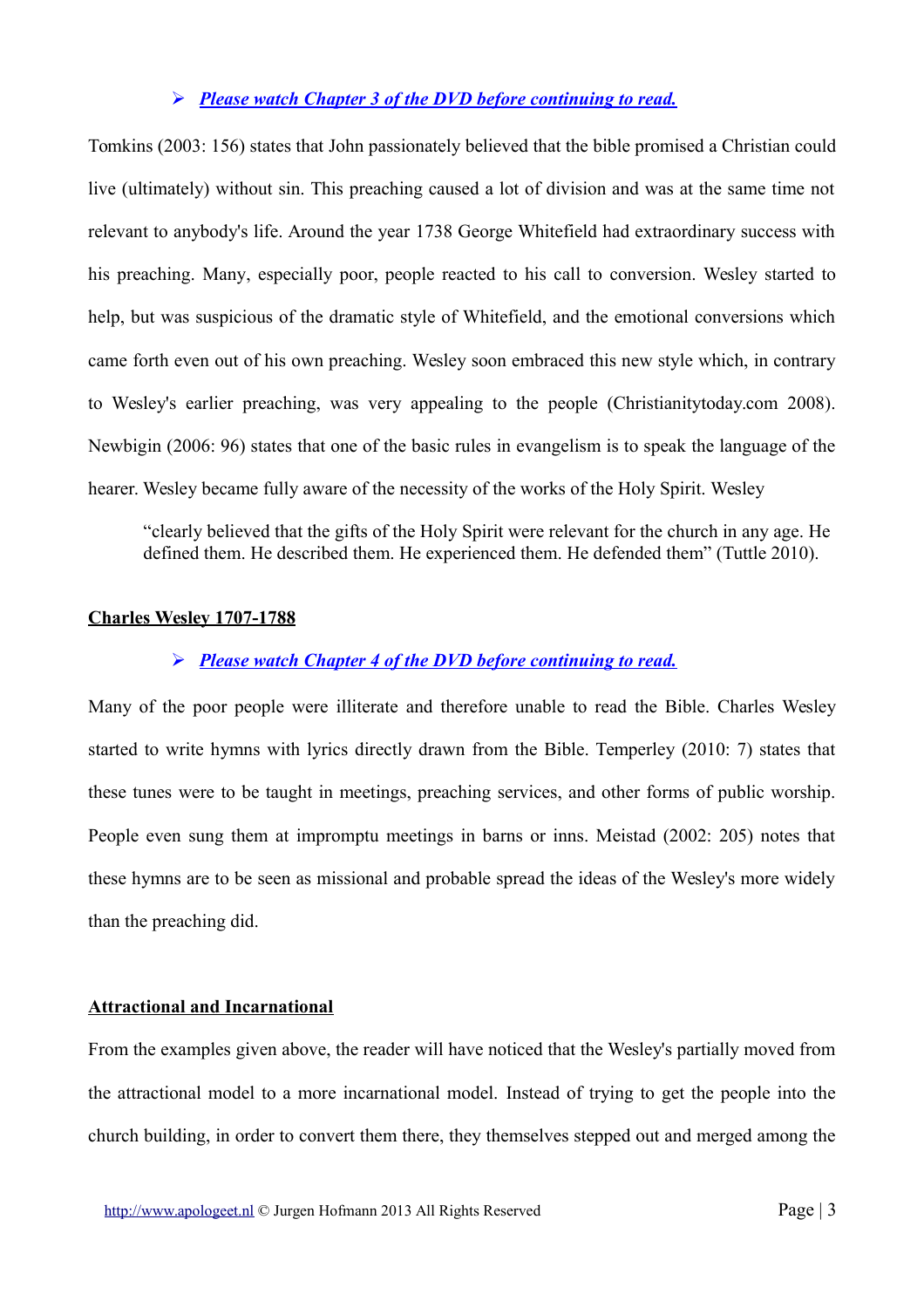people. They spoke the language of the commoners. They testified in words *and* deeds, and they taught people how to live according to Scripture through popular songs. Mission and evangelism came together in four elements: merging among the people, preaching in an understandable language, works of charity, and teaching through alternative methods.

## **Contemporary times**

The mentioned four elements can still be found in Britain. A very well known group is the Salvation Army (SA).

## ➢ *Please watch Chapter 5 of the DVD before continuing to read.*

This group, which origin can be traced back to the teachings of Wesley, is active in more than 124 countries (cf. Woodall 2005: 33, Salvationarmy 2012). Their works of charity are probably most known. In order to do their charity works, they often follow Wesley in his trail and go to the poor to merge among them and help them 'on the spot'.

#### ➢ *Please watch Chapter 6 of the DVD before continuing to read.*

Music began to be very popular as a missional tool. Many (pop)groups started to make music for their own special audiences. Some of these groups started to organise concerts. During these concerts they often use short moments to preach the gospel.

Churches changed the 'old' hymn-book for modern worship and praise books. In doing this the churches enhanced the attractional model. Nevertheless this approach made sure that people, in and outside the church, began to see that the church was more than 'a dusty old place'. Swanson and Rusaw (2010: 28-29) note however that it is still better to take these songs and go to the people outside. They cite the parable about the King in Matthew 22:2-14 and state that, even when the programme is magnificent, the people are too 'busy' to come, and the servants have to go out in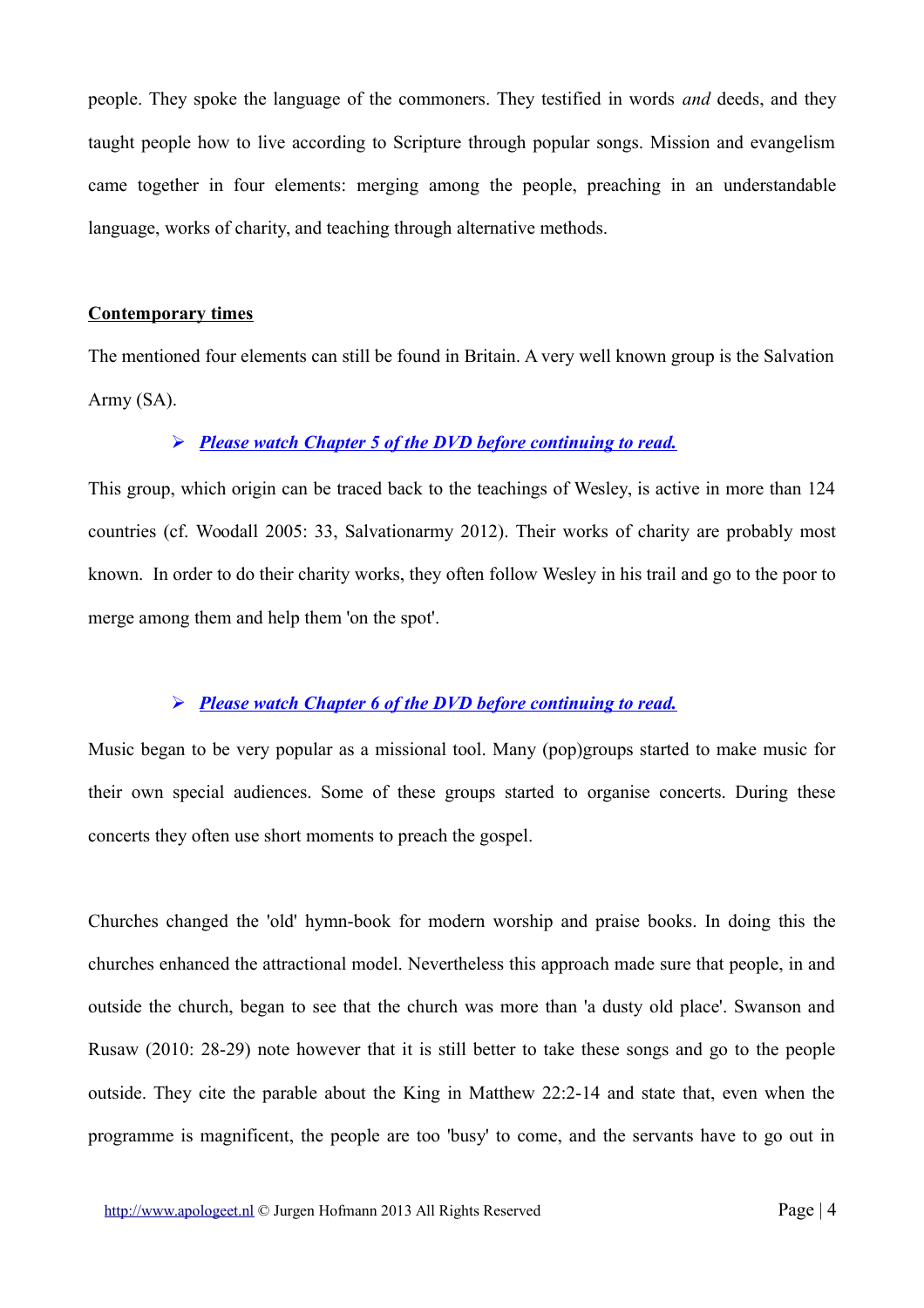order to get the 'banquet' full.

## ➢ *Please watch Chapter 7 of the DVD before continuing to read.*

Illiteracy is no longer the big problem as it was in Wesley's days. The main problem in contemporary times is the fact that young people no longer hear the gospel in schools or at home. New methods to teach the gospel had to be found.

Bible stories were made more visual and thus easier to remember through movies. Around 1993 a new phenomenon called 'Internet', brought even more possibilities. Online bible studies, church services, and a whole range of other material can be accessed by people who are connected.

#### **Conclusion**

The development of mission and evangelism throughout British history changed with regard to possibilities and needs. Nonetheless the four elements as discussed in this paper (merging among the people, preaching in an understandable language, works of charity, and teaching through alternative methods) have been used right through the centuries. Mission and evangelism can be seen as a whole—stepping out and preaching the good news would have to be accompanied with good works and the teachings of the Scripture.

Wordcount (written paper): 1031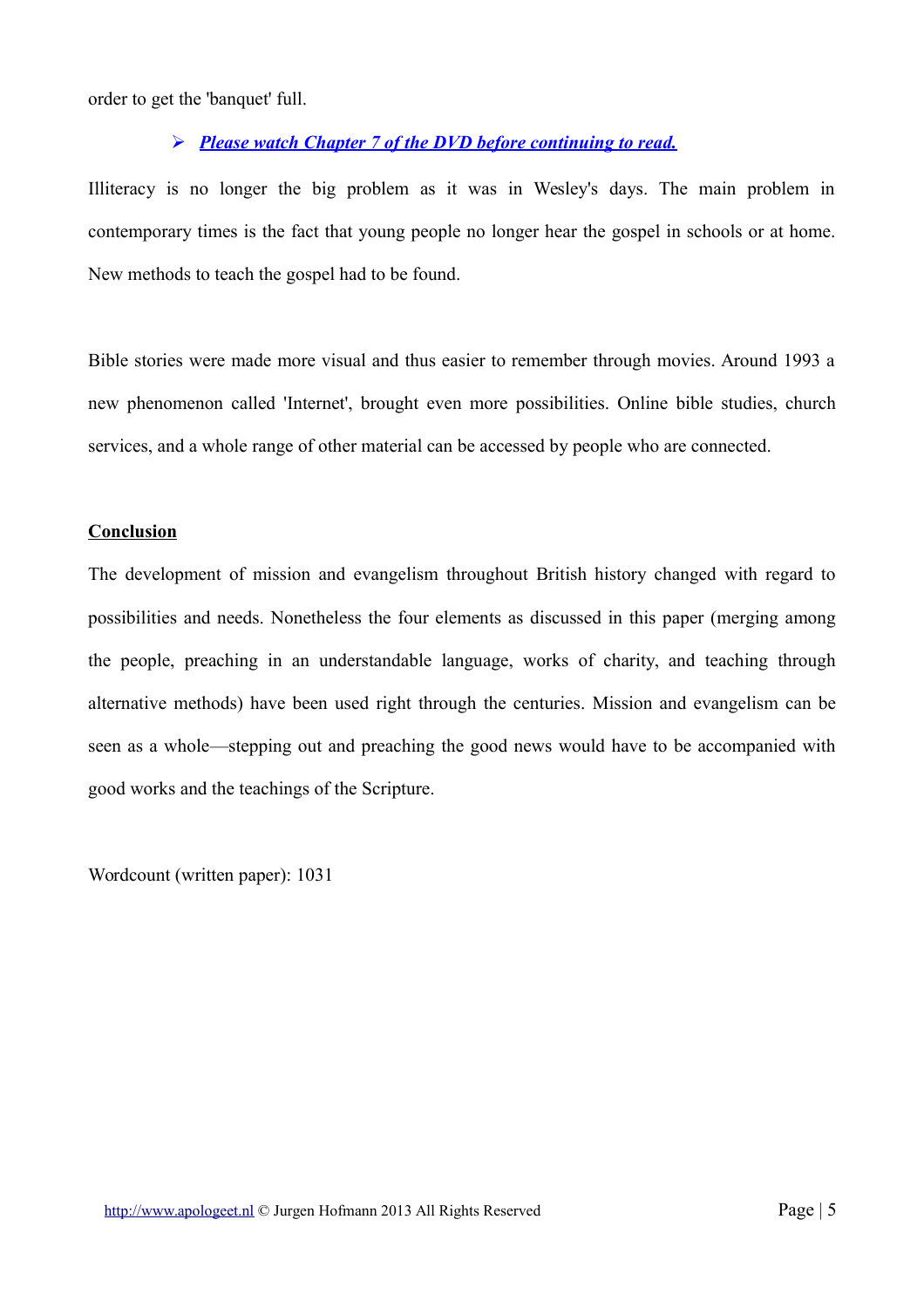## **Bibliography (written paper)**

All biblical references are taken from The Holy Bible: King James Version (1611).

Christianitytoday.com (2008) *John Wesley* [Internet] Christianity Today International. Available from: <http://www.christianitytoday.com/ch/131christians/denominationalfounders/wesley.html> [Accessed 20 January 2012].

Dictionairy.com (2012) Definition of 'mission' [Internet] Dictionary.com, LLC. Available from: <http://dictionary.reference.com/browse/mission> [Accessed 20 January 2012].

Dunn, J. D. G. (1997) *Jesus and the Spirit: a study of the religious and charismatic experience of Jesus and the first Christians as reflected in the New Testament.* London, SCM Press Ltd.

Meistad, T. (2002) 'The Missiology of Charles Wesley and Its Links To the Eastern Church', in Kimbrough, S. T. (ed.) *Orthodox and Wesleyan spirituality.* Crestwood, ST. Vladimir's Seminary Press, pp. 205-232.

Newbigin, L. (2006) *Lesslie Newbigin: missionary theologian - a reader.* Compiled and introduced by Paul Weston, London, SPCK.

Salvationarmy (2012) *About us.* [Internet] London, The Salvation Army. Available from: <http://www.salvationarmy.org.uk/uki/aboutus> [Accessed 26 January 2012].

Swanson, E. and Rusaw, R. (2010) *The Externally Focused Quest: Becoming the Best Church for the Community*. San Francisco, Jossey-Bass.

Temperley, N. (2010) *Music and the Wesleys.* Temperley, N. and Banfield, S. (eds.). Illinois, University of Illinois Press.

Tomkins, S. (2003) *John Wesley: A Biography.* Oxford, Lion Publishing.

Tuttle, G. R. Jr. (2010) *John Wesley and the Gifts of the Holy Spirit.* [Internet] ucmpage.org. Available from: <http://ucmpage.org/articles/rtuttle1.html> [Accessed 8 February 2012].

Winchester, C. T. (1906) *The Life of John Wesley.* London, Macmillan & CO., Ltd.

Woodall, A. M. (2005) *What price the poor?: William Booth, Karl Marx and the London residuum.*  Aldershot, Ashgate Publishing Limited.

## **Bibliography (DVD)**

All biblical references are taken from *The Holy Bible: King James Version* (1611).

Booth, W. (1879) 'The Salvationist', [Internet] in: Booth, William. *The Salvation Army International Heritage Centre.* Available from:

<http://www1.salvationarmy.org.uk/uki/www\_uki\_ihc.nsf/vw-dynamic-arrays/B90F3C9656858E03 8025704D004E293A?openDocument> [Accessed 27 January 2012].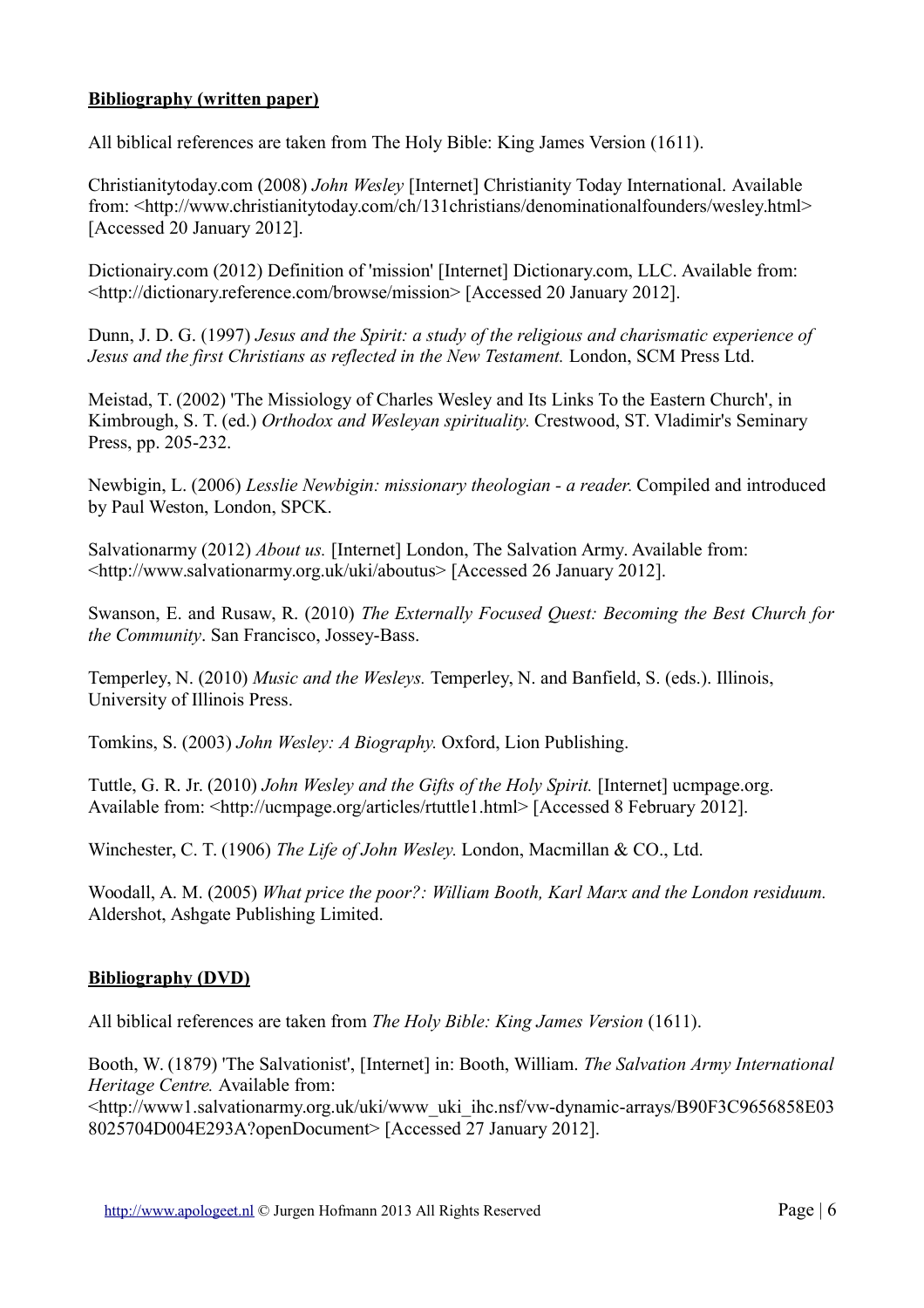Dictionairy.com a. (2012) Definition of 'evangelism' [internet]. Dictionary.com, LLC. Available from: <http://dictionary.reference.com/browse/evangelism> [Accessed 20 Januari 2012].

Dictionairy.com b. (2012) Definition of 'mission' [internet]. Dictionary.com, LLC. Available from: <http://dictionary.reference.com/browse/mission> [Accessed 20 Januari 2012].

Newbigin, L. (2006) Lesslie Newbigin: missionary theologian - a reader, compiled and introduced by Paul Weston, London, SPCK.

## **Used materials DVD**

And can it be. (2005) [Internet] Wesley, C. and Campbell, T*.* Available from: <http://songsandhymns.org/hymns/detail/and-can-it-be> [Accessed 20 January 2012].

Attwood- Psalm 50. (Anglican Chant, King's College Choir.). (2007) [Internet] Available from: <http://www.youtube.com/watch?v=ddUlZbcBQ\_s> [Accessed 2 February 2012].

Christian rap: Rawest concert ever... Blaclite!!!! (2008) [Internet] Available from: <http://www.youtube.com/watch?v=4j-Jtc\_XR\_0> [Accessed 30 January 2012].

Church of England Daytime Service. (2011) [Internet] Available from: <http://www.youtube.com/watch?v=QUsi6PdOqlI> [Accessed 30 January 2012].

Church service at the Church of Bath, UK. (2011) [Internet] Available from: <http://www.youtube.com/watch?v=wQfPvnUE7Bk> [Accessed 31 January 2012].

Christ the Lord Is Risen Today. (2012) [Internet] Wesley, C. and Davidica, L. Available from: <http://songsandhymns.org/hymns/detail/christ-the-lord-is-risen-today> [Accessed 20 January 2012].

Delirious? Jesus Blood/King Or Cripple. (2009) [Internet] Available from: <http://www.youtube.com/watch?v=uPxmGAegGJY> [Accessed 30 January 2012].

EE TAOW - Salvation comes to a Tribal Village. (2010) [Internet] Available from: <http://www.youtube.com/watch?v=6xix47kpWmQ> [Accessed 27 January 2012].

Frantic – WWMT. (2009) [Internet] Available from: <http://www.youtube.com/watch?v=dgIzSHWgme8> [Accessed 30 January 2012].

Hymns Organ Fantasy - Rejoice, the Lord is King. (2009) [Internet] Available from: <http://www.youtube.com/watch?v=7vRz5V1Ijls> [Accessed 27 January 2012].

Hallelujah (by Jeff Buckley) instrumental piano - by Wes Casto.(2010) [Internet] Available from: <http://www.youtube.com/watch?v=a9PbQ3xmIxw> [Accessed 2 February 2012].

Hahn, C. (2011) *Teaching Preschoolers the Meaning of Christmas*. [Internet] Available from: <http://www.ehow.co.uk/video\_8163470\_teaching-preschoolers-meaning-christmas.html> [Accessed 30 January 2012].